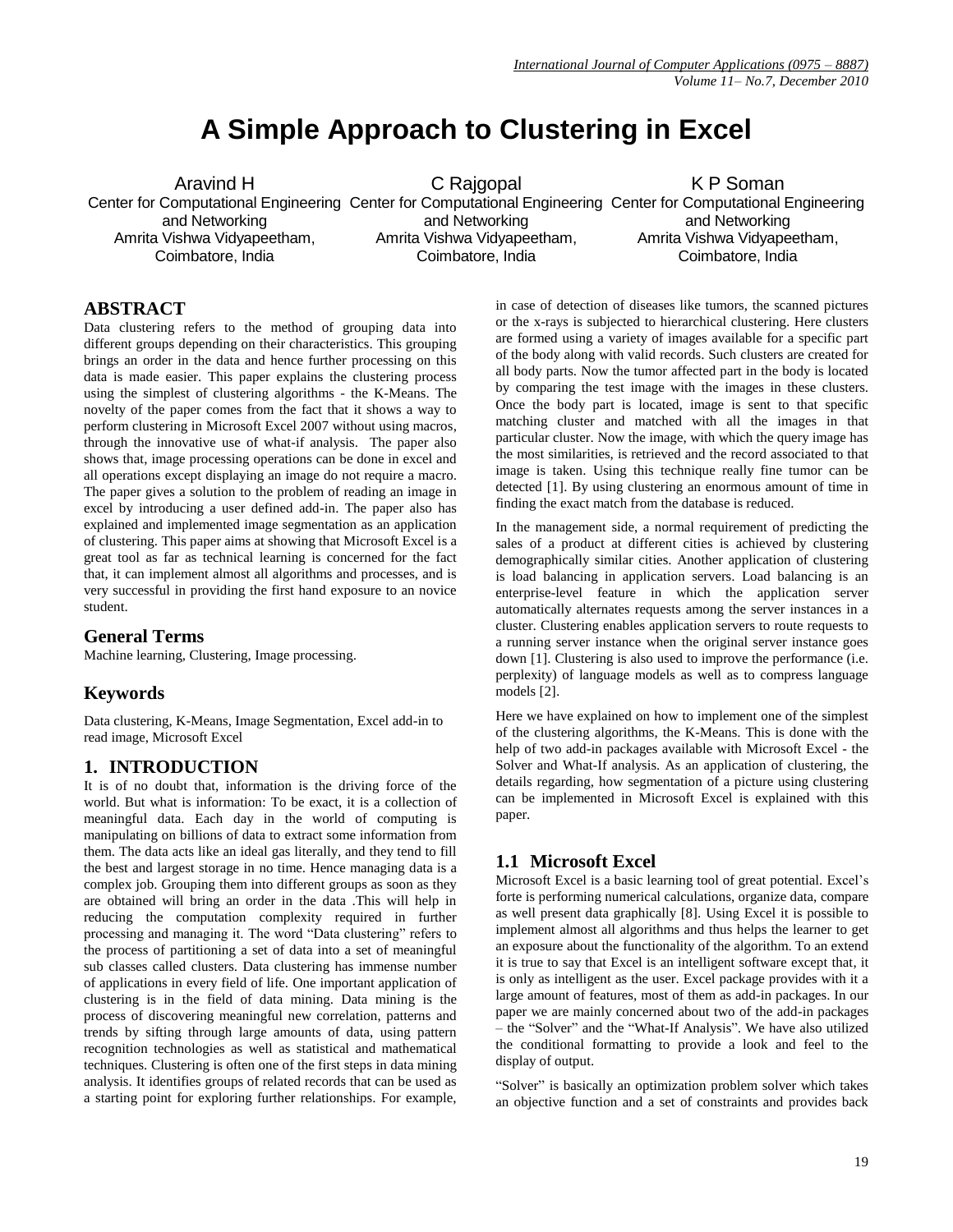an optimum solution i.e. best values for the variables by which the objective function is made of so that the objective function is minimized or maximized(which is user requirement). The "best" or optimal solution may mean maximizing profits, minimizing costs, or achieving the best possible quality.

"What-If Analysis" feature helps in executing the same set of operations for different inputs and then records or prints the outputs for each of those input sets. This makes life easier by reducing the workload of doing the same set of operations for different input sets manually. The implications of What-If analysis were understood from [5], [6].

Conditional Formatting is a method by which specific operation like highlight interesting cells or ranges of cells, emphasize unusual values, visualize data by using data bars, color scales, and icon set, doing some mathematical manipulation etc are easily implemented, depending on the rule set defined for that specific set of cells. This rule sets will be active all the time i.e. When cell values are changed the rules are reapplied.

## **2. CLUSTERING ALGORITHMS**

The performances given by clustering algorithms are heavily dependent on the spread of the data and for this reason there are more than one clustering algorithms which are developed over time. Some of them include the K-Means, K-Medoids, the EM algorithm, different types of linkage methods, the mean-shift algorithm, algorithms that minimize some graph-cut criteria etc. Thus it is true to say that, a universal clustering algorithm remains an elusive goal.

### **2.1 K-means Clustering**

K-means clustering is one of the basic clustering algorithms in the machine learning domain. The inference of this algorithm is based on the value of "k" which is the number of clusters that can be found in an n-dimensional dataset. Usually the value of 'k' is assumed or known a-priori. In k-means algorithm, since it is considered that there is "k" number of clusters; we consider that there are "k" number of cluster means (cluster centers), where the cluster mean is the average of all the data-points falling under each cluster. The end result of the k-means clustering algorithm is that each data point in the data-set is grouped into "k" clusters around the "k" cluster means. If the data points are tightly surrounding the cluster means, then it is considered as a highly cohesive and good cluster, else it is not. Hence the cluster compactness forms the metric of quality of the k-means algorithm. Thus as per [7] we can define a measure of cluster compactness as the total distance of each data point of a cluster from the cluster mean which is given by,

$$
\sum_{x_i \hat{I} C_k} \left\| x_i - \overline{x}_k \right\|^2 \, = \, \sum_{i=1}^m z_{ki} \left\| x_i - \overline{x}_k \right\|^2
$$

where the cluster mean is defined as  $i^{\mathbf{R}}$  $k = \frac{1}{n} \sum_{i=1}^{n} X_i$  $k$   $x_i$ ÎC  $\bar{x}_k = \frac{1}{k} \sum_{k=1}^{k} x_k$ m

and m k  $^{-}$   $\angle$   $^{\prime}$  ki  $i=1$  $m_k = \sum_{k=1}^{k} Z_{ki}$  is the total number of points allocated to cluster k. The parameter  $Z_{ki}$  is an indicator variable indicating the

suitability of the i<sup>th</sup> data point  $X_i$  to be a part of the k<sup>th</sup> cluster. The suitability is determined by considering points at a minimum distance to the cluster mean to be a part of the cluster. The value of the indicator variable can be considered to be 1 when the  $i<sup>th</sup>$ data point falls in the  $k<sup>th</sup>$  cluster and for the other situations as 0.Again from [7], the total goodness of the clustering will then be based on the sum of the cluster compactness measures for each of the 'k' clusters. Using the indicator variables  $Z_{ki}$  then we can define the overall cluster goodness as:

$$
\epsilon_{\mathrm{K}}\!=\!\!\sum_{i=1}^{m}\sum_{k=1}^{K}z_{ki}\left\Vert x_{i}\!-\!\!\overline{x}_{k}\right\Vert ^{2}
$$

Now the objective of the algorithm is to find an optimum  $X_k$  for the above equation so that the value of  $\epsilon_{\rm K}$  (the measure of overall cluster quality) reaches its minimum.

## **2.1.1 The Simplified Algorithm**

The simplified algorithm for performing the k-means clustering can be given in the form of an iterative minimization of the overall measure of cluster quality  $\mathcal{E}_K$ . It can be elaborated in the following steps:

- 1. Given the value of "k", choose "k" arbitrary cluster means  $\mathbf{x}_k$  and find all indicator parameters  $z_{ki}$  for each of the cluster means. This is essentially done by putting  $Z_{ki}$  as '1' if the i<sup>th</sup> data point has minimum distance to the  $k<sup>th</sup>$  cluster mean compared to the distance from all the other cluster means and "0" if it is not at minimum distance.
- 2. Calculate the overall metric

$$
\varepsilon_{K} = \sum_{i=1}^{m} \sum_{k=1}^{K} z_{ki} \left\| \mathbf{x}_{i} - \mathbf{x}_{k} \right\|^{2}
$$

- 3. Minimize the overall metric by assuming a new set of cluster means.
- 4. For the new set of cluster means calculate the new indicator parameter values as described in Step 1.
- 5. For the new set of cluster means and indicator parameter values, recalculate the new overall metric.
- 6. Repeat Steps 3 to 5 until  $\mathcal{E}_K$  converges.

# **2.2 Implementation Details for K-Means Clustering**

Clustering, as the name says is the process of grouping of data. In our case we take a group of data point in two dimensions. Let's assume data two dimensional data points as (3,13), (3, 10), (8,7), (5,2), (5,4), (2,11), (5,4),(2,14), (6,2),(4,2), (10,8), (8,9), (10,9), (10,12).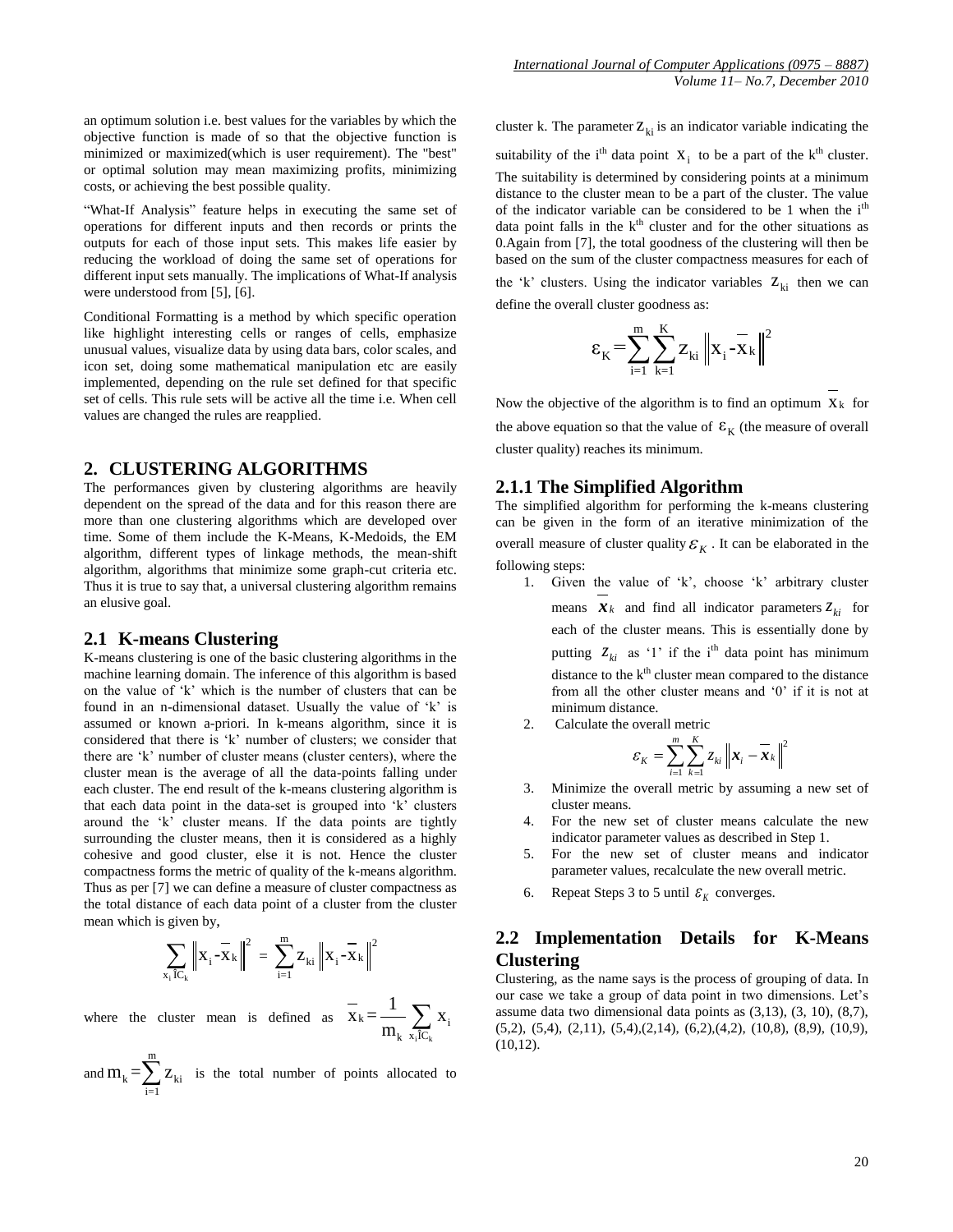|                | А | в              | c                | D              | Е |
|----------------|---|----------------|------------------|----------------|---|
| 5              |   |                | <b>TEST DATA</b> |                |   |
| 6              |   | <b>SL NO</b>   | x                | Y              |   |
| $\overline{7}$ |   | $\mathbf{1}$   | 4                | 12             |   |
| 8              |   | $\overline{2}$ | 5                | 10             |   |
| 9              |   | з              | 8                | 7              |   |
| 10             |   | 4              | 5                | 3              |   |
| 11             |   | 5              | 5                | 4              |   |
| 12             |   | 6              | 2                | 11             |   |
| 13             |   | 7              | 5                | 4              |   |
| 14             |   | 8              | з                | 8              |   |
| 15             |   | 9              | 6                | $\overline{2}$ |   |
| 16             |   | 10             | 7                | 4              |   |
| 17             |   | 11             | 10               | 8              |   |
| 18             |   | 12             | 8                | 9              |   |
| 19             |   | 13             | 10               | 9              |   |
| 20             |   | 14             | 10               | 12             |   |

#### **Figure 1. Data points**

The data points are assumed here suitability such that the three distinct clusters can be identified easily (even visually). It must be kept in mind that the real time data points will not always provide such a visual advantage. Clustering can be done on any N dimensional data and for any data groups with any sought of compactness.



**Figure 2. XY Plot of Data points**

The K –Means algorithm starts with the initial assumption of K. Here we have assumed K as 3. Since  $K = 3$ , we have 3 cluster centers and they are initialized with random points. Lets the initial points assumed be  $(4, 4)$ ,  $(5, 12)$ ,  $(10, 6)$ . This is entered in the separate cells in Microsoft excel sheet as shown in the figure 3 below.

| 6 | <b>Cluster Center 1</b> |  | <b>Cluster Center 2</b> | <b>Cluster Center 3</b> |  |  |
|---|-------------------------|--|-------------------------|-------------------------|--|--|
|   |                         |  |                         |                         |  |  |
| 8 |                         |  |                         |                         |  |  |

**Figure 3. Cluster Center's (Initially assumed)**

Figure 4 is a plot of initial cluster centers and the data points. This is obtained by selecting the range of the data points (C7:D20) and three cluster points separately  $(X=F8, Y=G8)$ ,  $(X=H8, Y=I8)$  and  $(X=J8, Y=K8)$  and then plotting it using XY plot available with excel.



#### **Figure 4. Cluster Center's (Initially assumed)**

In K-Means algorithm the objective is to minimize the term  $\sum_{i=1}^{k} \sum_{j=1}^{n} ||X_{i}^{(j)} - C_{j}||^{2}$  $\overline{i}$   $\overline{i}$  $\sum_{i=1}^{k} \sum_{j=1}^{n} \left\| X_i^{(j)} - C_j \right\|$  $\overline{j=1}$  *i*  $X_i^{(j)} - C_j \Big|^2$ , where  $X_i$  is the data point

belonging to the cluster and  $C_j$  is the cluster center (centroid). For this reason, as the next step we need to find out the Euclidian distance of the each data point with all the centroids (cluster centers). Here, for easiness we utilize the "What-If Analysis" feature available with excel. As a prerequisite for "What-If Analysis" we need to make available a structure as shown below, where the X and Y values for the chosen index will be taken from the table shown in figure 1. The index value will be provided in the cell G11 and the corresponding X and Y values are obtained in the cells I11 and J11. The formula used in I11 is  $=$ INDEX(C7:C20, $$$ G $$$ 11,1) and formula in J11 is =INDEX(D7:D20,\$G\$11,1).

|  | 10 <b>INDEX OF CURRENT POINT</b> |  |
|--|----------------------------------|--|
|  |                                  |  |

#### **Figure 5. A requirement for what if analysis**

We have 14 data points in our example and need to find the distance (Euclidian distance) of all the points with each of the assumed cluster centers. The below figure shows table structure designed to find out the different Euclidian distances using the "What-If Analysis" [5], [6].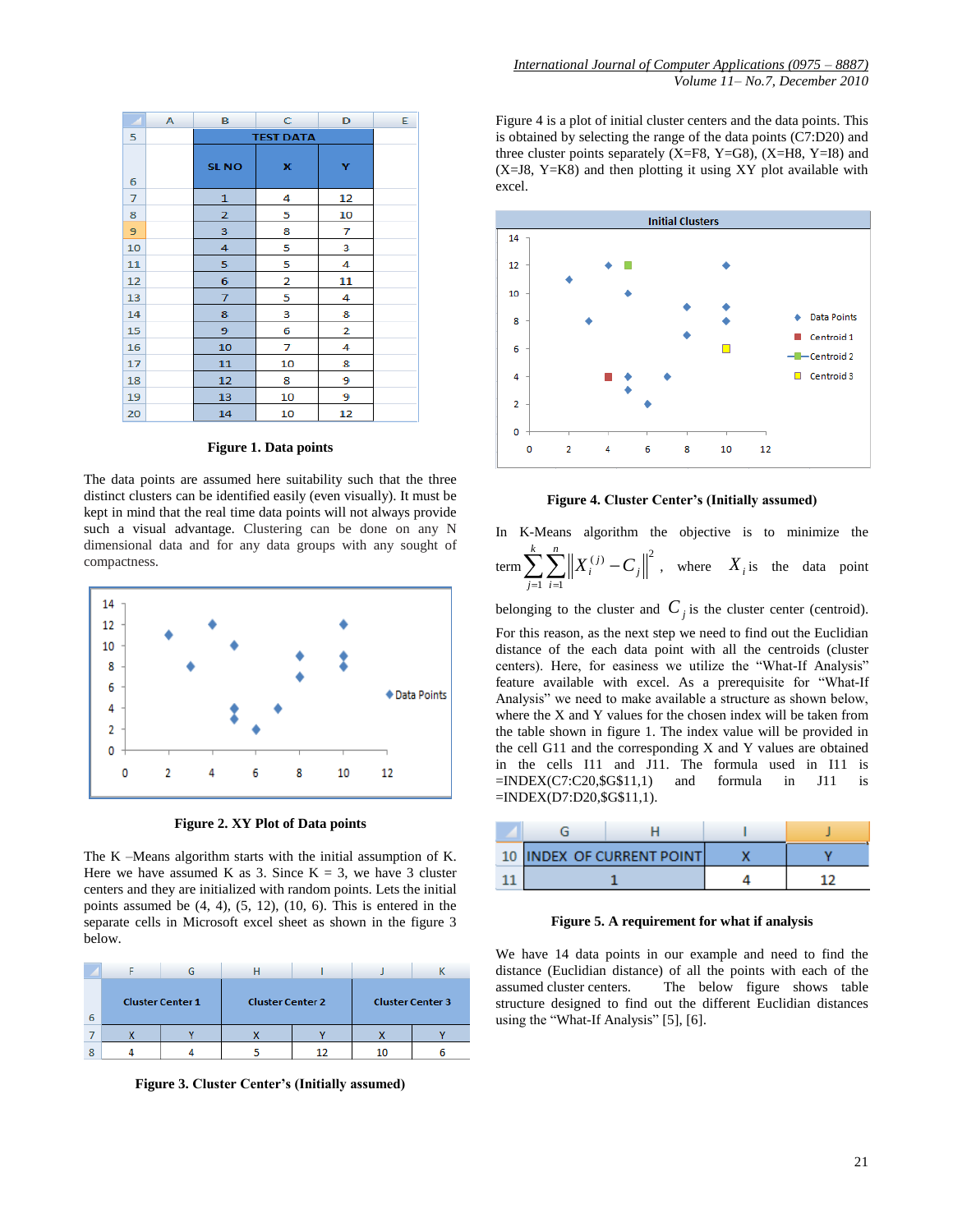|                | M              | N                                | O                                | P                                      | O              | $\mathsf{R}$   | s                                     | т                                 |
|----------------|----------------|----------------------------------|----------------------------------|----------------------------------------|----------------|----------------|---------------------------------------|-----------------------------------|
| 6              | <b>INDEX</b>   | Distance to<br><b>CENTROID 1</b> | Distance to<br><b>CENTROID 2</b> | <b>Distance to</b><br><b>CENTROID3</b> | X              | Ÿ              | <b>CLASS</b>                          | <b>Minimum</b><br><b>Distance</b> |
| $\overline{7}$ | $\mathbf{1}$   | 8                                | 1                                | 8.485281374                            | 4              | 12             | Cluster <sub>2</sub>                  | 1                                 |
| 8              | $\overline{2}$ | 6.08276253                       | 2                                | 6.403124237                            | 5              | 10             | Cluster <sub>2</sub>                  | $\overline{2}$                    |
| 9              | 3              | 5                                | 5.830951895                      | 2.236067977                            | 8              | 7              | Cluster3                              | 2.236067977                       |
| 10             | 4              | 1.414213562                      | 9                                | 5.830951895                            | 5              | 3              | Cluster1                              | 1.414213562                       |
| 11             | 5              | 1                                | 8                                | 5.385164807                            | 5              | 4              | Cluster1                              | 1                                 |
| 12             | 6              | 7.280109889                      | 3.16227766                       | 9.433981132                            | $\overline{2}$ | 11             | Cluster <sub>2</sub>                  | 3.16227766                        |
| 13             | $\overline{7}$ | 1                                | 8                                | 5.385164807                            | 5              | 4              | Cluster1                              | 1                                 |
| 14             | 8              | 4.123105626                      | 4.472135955                      | 7.280109889                            | 3              | 8              | Cluster1                              | 4.123105626                       |
| 15             | 9              | 2.828427125                      | 10.04987562                      | 5.656854249                            | 6              | $\overline{2}$ | Cluster1                              | 2.828427125                       |
| 16             | 10             | 3                                | 8.246211251                      | 3.605551275                            | 7              | 4              | Cluster1                              | 3                                 |
| 17             | 11             | 7.211102551                      | 6.403124237                      | $\overline{2}$                         | 10             | 8              | Cluster3                              | $\overline{2}$                    |
| 18             | 12             | 6.403124237                      | 4.242640687                      | 3.605551275                            | 8              | 9              | Cluster3                              | 3.605551275                       |
| 19             | 13             | 7.810249676                      | 5.830951895                      | 3                                      | 10             | 9              | Cluster3                              | 3                                 |
| 20             | 14             | 10                               | 5                                | 6                                      | 10             | 12             | Cluster <sub>2</sub>                  | 5                                 |
| 21             |                |                                  |                                  |                                        |                |                | Sum of<br><b>Minimum</b><br>distances | 28.45086702                       |

#### **Figure 6. Assignment of clusters**

For "What-If Analysis", values 1 to 14 are written in leftmost column M (M7 to M20) as shown in the above screenshot of the table. In the first row of the second column(i.e. Cell N7), type the formula to find the Euclidian distance of centroid 1 from data point 1, i.e.=SQRT((\$I\$11-\$F\$8)^2+(\$J\$11-\$G\$8)^2), when "INDEX OF CURRENT POINT" is set to 1, \$F\$8 \$I\$11 will refer to the, X coordinate of the data point 1 and \$J\$11will refer to the, Y coordinate of the data point 1. The \$F\$8 holds the X value of cluster center 1 and \$G\$8 holds the y value of cluster center 1.Similarly in the third column(i.e. cell O7) type the formula for finding distance of second centroid with the data point 1. i.e. =SQRT((\$I\$11-\$H\$8)^2+(\$J\$11-\$I\$8)^2). In the next column (i.e. cell P7) do find the distance with the third centroid. i.e.  $=$  SORT $((\$1\$11-$J\$8)^2+({\$1\$11-$K\$8})^2$ ). In the last but one's column find out the class to which the data point 1 belongs. The formula used to obtain this is =IF(MIN(N7:P7)=N7,"Cluster1",IF(MIN(N7:P7)=O7,"Cluster2", "Cluster3")), here MIN(N7:P7) takes the minimum distance from the distances calculated for the selected data point with the all the three cluster centers, 1 ,2 and 3. The formula also implements the functionality finding out from which column the minimum value comes. I.e. if the minimum comes from the second column we assign the point to "Cluster 1", if it comes from the third column we assign this point as a "Cluster 2" point and else if it comes from the fourth column, we assign "Cluster3". This is done in order to assign the point to a particular cluster. The "What-If Analysis " will do the above mentioned operations for all the point by changing the index value of the table shown in figure 5 from 1 to 14 and corresponding results are assigned to the cells from S7:S20.

Now we need to explicitly find out and keep the minimum distance of each point from among the three cluster centers. This calculation is what is being done in the last column. In the column labeled "Minimum distance" we calculate the sum of minimum distances obtained for all the data point. Now we calculate the sum of the above calculated minimum distance values for all the points as shown in figure 6. The K-Means algorithm specifies to minimize the above mentioned sum of distances to the nearest cluster centers. The minimization is done with the help of "Solver" feature available with excel. A "Solver" basically solves an optimization problem (minimization or maximization problem) subjected to a set of constraints. The figure 7 depicts on, how to find optimal cluster centers using solver. As figure 7 show, the cell corresponding to the label "Set Target cells" is assigned with the excel cell address whose content value has to be minimized. Here it is \$T\$21 (objective function) and the cells corresponding to the label "By Changing Cells" should be provided with the address of cells whose value has to be changed/adjusted in order to achieve the minimization. Here it is \$F\$8:\$K\$8.



**Figure 7. Assigning "Solver" inputs**

On clicking the "Solve" button, the optimal values for all three centroids are obtained. The solver achieves this by incrementing or decrementing the values of the assumed cluster centers by small factor (this factor can be specified as a Solver parameter). Any change in the cluster center will reflect in the allocation of data points to the clusters. [This is a feature of What-If Analysis add-in]. After solving we can see that the cluster centers will come close to the center of corresponding clusters. The reallocation of data points can be seen in figure 9. Figure 8 shows the minimized distances value and optimal cluster centers.

|                 |   |                         | Sum of<br><b>Minimum</b><br>distances | (a) | 21.01111085             |                         |                       |
|-----------------|---|-------------------------|---------------------------------------|-----|-------------------------|-------------------------|-----------------------|
|                 |   | G                       | н                                     |     |                         |                         | к                     |
| $6\phantom{1}6$ |   | <b>Cluster Center 1</b> |                                       |     | <b>Cluster Center 2</b> | <b>Cluster Center 3</b> |                       |
| 7               | X | v                       | x                                     |     |                         | x                       |                       |
| 8               |   | 5.21815716 3.66736761   | 3.615385665                           |     | 10.461533               |                         | 9.47841197 8.75055345 |
|                 |   |                         |                                       | (b) |                         |                         |                       |

**Figure 8. (a) Minimized distance, (b) Optimal cluster centers**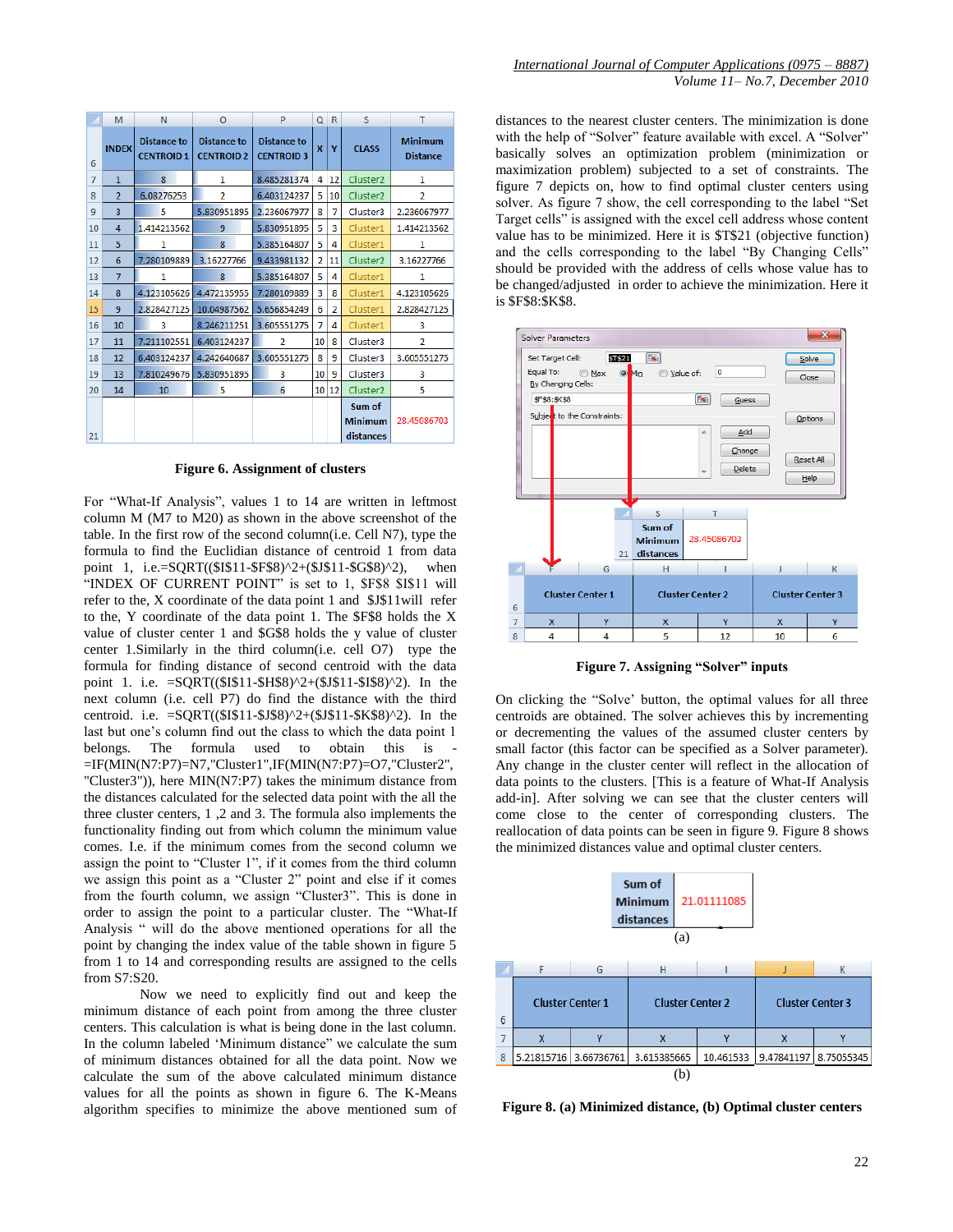The new cluster centers obtained are (5.218, 3.667), (3.615, 10.461), (9.478, 8.750). The XY plot of the new cluster centers is shown in figure 10. From figure 10 it can be seen that the optimal cluster centers have moved more close to the center of each cluster.

|    | M              | N                                      | $\circ$                                 | P                                      | O              | $\mathsf R$    | S                                     | т                                 |
|----|----------------|----------------------------------------|-----------------------------------------|----------------------------------------|----------------|----------------|---------------------------------------|-----------------------------------|
| 6  | <b>INDEX</b>   | <b>Distance to</b><br><b>CENTROID1</b> | <b>Distance to</b><br><b>CENTROID 2</b> | <b>Distance to</b><br><b>CENTROID3</b> | $\mathbf x$    | Y              | <b>CLASS</b>                          | <b>Minimum</b><br><b>Distance</b> |
| 7  | 1              | 8.421202174                            | 1.585811134                             | 6.369612419                            | 4              | 12             | Cluster <sub>2</sub>                  | 1.585811134                       |
| 8  | $\overline{2}$ | 6.336387779                            | 1.45951135                              | 4.649445429                            | 5              | 10             | Cluster <sub>2</sub>                  | 1.45951135                        |
| 9  | з              | 4.341093127                            | 5.586329856                             | 2.291322644                            | 8              | 7              | Cluster3                              | 2.291322644                       |
| 10 | $\overline{a}$ | 0.7021203                              | 7.588918895                             | 7.28869675                             | 5              | 3              | Cluster1                              | 0.7021203                         |
| 11 | 5              | 0.397788095                            | 6.608223376                             | 6.528705239                            | 5              | 4              | Cluster1                              | 0.397788095                       |
| 12 | 6              | 8.007746607                            | 1.70276631                              | 7.80940091                             | 2              | 11             | Cluster <sub>2</sub>                  | 1.70276631                        |
| 13 | 7              | 0.397788095                            | 6.608223376                             | 6.528705239                            | 5              | 4              | Cluster1                              | 0.397788095                       |
| 14 | 8              | 4.867433339                            | 2.537294492                             | 6.521750626                            | 3              | 8              | Cluster <sub>2</sub>                  | 2.537294492                       |
| 15 | 9              | 1.84157525                             | 8.791131476                             | 7.594035326                            | 6              | $\overline{2}$ | Cluster1                              | 1.84157525                        |
| 16 | 10             | 1.812626062                            | 7.294317915                             | 5.3582012                              | $\overline{7}$ | 4              | Cluster1                              | 1.812626062                       |
| 17 | 11             | 6.452730419                            | 6.842694287                             | 0.913990839                            | 10             | 8              | Cluster3                              | 0.913990839                       |
| 18 | 12             | 6.014616733                            | 4.62178901                              | 1.499314186                            | 8              | 9              | Cluster3                              | 1.499314186                       |
| 19 | 13             | 7.162610719                            | 6.54976269                              | 0.578161775                            | 10             | 9              | Cluster3                              | 0.578161775                       |
| 20 | 14             | 9.607225389                            | 6.567356386                             | 3.291040321                            | 10             | 12             | Cluster3                              | 3.291040321                       |
| 21 |                |                                        |                                         |                                        |                |                | Sum of<br><b>Minimum</b><br>distances | 21.01111085                       |

**Figure 9. Optimal clusters assignment**

We can then plot the final points which are the optimal cluster centers as show in the figure 10. In figure 10 we can see that, three clusters are recognized. This is because the value of "k" in our example is 3. It must be kept in mind that "k" can be any higher value, and as 'k' increases the number of clusters which are recognized by the algorithm will also increase.



**Figure 10. XY Plot of Data points and Optimal Cluster centers**

## **2.3 An Application of Clustering**

Image segmentation, an important problem in computer vision, is often formulated as a clustering problem. A color picture is made of three components R (Red), G (green) and B (components). As mentioned previously clustering groups the different similar data points depending on the Euclidian distance of its property values in property space. Here we have selected a color image and has clustered different colors in a picture. The number of clusters created will be dependent on the value of "k". Here we have chosen  $k = 4$ , since there are four colors in the considered image. Due to the easiness to implement here we have chosen k-means algorithm for color component clustering. First of all we need to read the image to be clustered into excel sheet. This will give the corresponding pixel values(R, G and B) for the image. Reading of image is done well within excel by using a user defined add-in named "loadImageArray". The add-in is made available at [4]. The add-in was developed using C# [3].The add-in once installed can be obtain from the functions tab of excel as shown below.

| <b>Insert Function</b>     |                                                                | P<br>53 |
|----------------------------|----------------------------------------------------------------|---------|
| Search for a function:     |                                                                |         |
| Go                         | Type a brief description of what you want to do and then click | Go      |
| Or select a category:      | Template<br>۰                                                  |         |
| Select a function:         | Math & Trig<br>∸<br>Statistical                                |         |
| loadImageArray             | Lookup & Reference<br>Database                                 | ×.      |
|                            | Text<br>Logical                                                |         |
|                            | <b>Information</b><br>≡<br><b>User Defined</b>                 |         |
|                            | Engineering<br>Cube                                            | $\sim$  |
| loadImageArray(Internalate |                                                                |         |
| Hello World.               | SQLServer.DMXLAddIn                                            |         |
|                            |                                                                |         |
| Help on this function      | OK                                                             | Cancel  |



Once you select the template, we can see "loadImageArray" popping up in the function list. On selecting this function one can see the below given popup window. It will ask for four arguments – Location of image (should be given within double quotes), length of image, width of image and finally the color component you are interested in. i.e. Give 1 for acquiring red, 2 for acquiring green and 3 for acquiring blue pixels of the image.

| loadImageArray        |                 |                                    |       |                     |  |
|-----------------------|-----------------|------------------------------------|-------|---------------------|--|
| ImageLocation         | "G:\apples.jpg" | 医                                  |       | $=$ "G:\apples.jpg" |  |
| Xval                  | 100             | 嶐                                  |       | $= 100$             |  |
| Yval                  | 69              | $\left  \cdot \right $             |       | $= 69$              |  |
| dr                    | 1               | 医                                  | $= 1$ |                     |  |
| Hello World.          |                 | ImageLocation Enter Image Location |       | $=$ TRUE            |  |
|                       |                 |                                    |       |                     |  |
| Formula result = TRUE |                 |                                    |       |                     |  |

**Figure 12. "loadImageArray" - details input screen**

On clicking "ok", the first pixel will be shown in the selected cell of the excel sheet. Beginning from that cell, select a range 100 x 69 cells (for this example). Now select the formula in the starting cell where the pixel value was printed cell and press "Ctrl  $+$  Alt  $+$ Enter". Now we will get all the pixel value for red component. Do this same process to obtain the green and blue component by giving 2 and 3 in place of 1. As a second step we can plot this picture (Apples). This can be done by suitably coloring the corresponding cells of an excel sheet by the color we obtain from the pixel value combination(R, G and B which was obtained in three different sheets). We have achieved this coloring of excel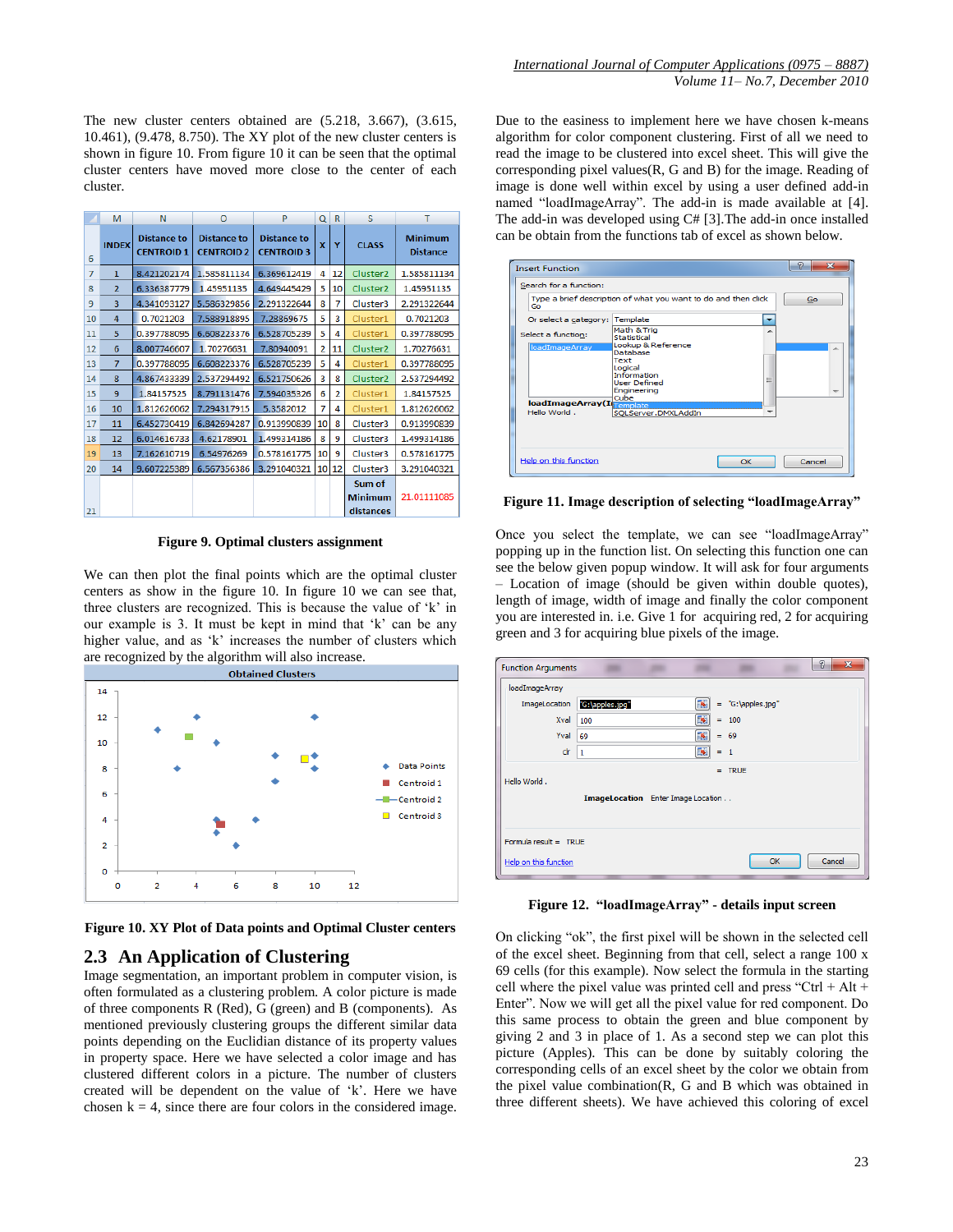cells by using a small macro. Finally reduces the row height and column width of the excel cells to small values so that the image can be seen in the required size.



**Figure 13. Apples (Input image for clustering)**

We have the image pixel values for R, G and B components, read and stored in excel file in separate sheets. Now we can move to segmentation of pixel values. This segmentation is done using kmeans clustering. Thus the first process, we need to do is to randomly select the cluster centers (centroids). The values selected should be within the range 0- 255 since pixel values can only be in this range. Here we have selected four cluster centers since we are interested in clustering 4 color including one white background and hence k=4. Lets this be  $(66, 76, 45)$ ,  $(240, 230)$ , 44), (44, 113, 110) and (5, 5, 200). This is entered in the separate cells as shown in the figure 14.

|    | <b>Cluster</b><br>Center 1 |    |     | <b>Cluster</b><br>Center <sub>2</sub> |     | <b>Cluster</b><br>Center 3 |     | <b>Cluster</b><br>Center 4 |  |  |     |
|----|----------------------------|----|-----|---------------------------------------|-----|----------------------------|-----|----------------------------|--|--|-----|
|    |                            |    |     |                                       |     |                            |     |                            |  |  | Ð   |
| 66 | 76                         | 45 | 240 | 230                                   | 230 | 44                         | 113 | 110                        |  |  | 200 |

**Figure 14. Cluster Center's (Initially assumed)**

The data points which has to be clustered here is the pixel values of the image (Apple). Now for convenience the pixel values obtained for the image is printed on to a single column excel file as shown in figure 16 (red, green, blue pixels values should be in different columns). The available data is written in the format to help "what if analysis".

|             | <b>TEST DATA</b>        |     |     |  |  |  |  |  |
|-------------|-------------------------|-----|-----|--|--|--|--|--|
| <b>SLNO</b> | $\overline{\mathbf{R}}$ | G   | B   |  |  |  |  |  |
| 1           | 255                     | 255 | 250 |  |  |  |  |  |
| 2           | 255                     | 255 | 253 |  |  |  |  |  |
| з           | 255                     | 254 | 255 |  |  |  |  |  |
| 4           | 255                     | 254 | 255 |  |  |  |  |  |
| 5           | 254                     | 255 | 255 |  |  |  |  |  |
| 6           | 252                     | 255 | 255 |  |  |  |  |  |
| 7           | 254                     | 255 | 255 |  |  |  |  |  |
| 8           | 255                     | 255 | 255 |  |  |  |  |  |
| 9           | 255                     | 254 | 255 |  |  |  |  |  |
| 10          | 253                     | 251 | 252 |  |  |  |  |  |
|             | ٠                       |     | ٠   |  |  |  |  |  |
| 6895        | 255                     | 255 | 255 |  |  |  |  |  |
| 6896        | 255                     | 255 | 255 |  |  |  |  |  |
| 6897        | 255                     | 255 | 255 |  |  |  |  |  |
| 6898        | 255                     | 255 | 255 |  |  |  |  |  |
| 6899        | 255                     | 255 | 255 |  |  |  |  |  |
| 6900        | 255                     | 255 | 255 |  |  |  |  |  |

**Figure 15. Test data**

Now just as mentioned in k-means implementation description, we make an arrangement, where in the R, G and B values are acquired from the table in figure 15 by providing the index values. This arrangement is shown in figure 16.

| <b>INDEX OF CURRENT POINT!</b> |  |  |
|--------------------------------|--|--|
|                                |  |  |

#### **Figure 16. A requirement for what if analysis**

Now as mentioned in normal K–means implementation we obtain the distance of the each data point (pixel value) from all the assumed centroid point. For each data point, find the minimum among the distances to all the four clusters and print it in the last column of the table in figure 17. The sum of these, minimum distances is found out and this is the objective function (value) which is to be minimized. Figure 17 illustrates the whole process of obtaining the Total distance to be minimized.

| <b>INDEX</b>   | <b>Distance to</b><br><b>CENTROID 1</b> | <b>Distance to</b><br><b>CENTROID 2</b> | <b>Distance to</b><br><b>CENTROID 3</b> | <b>Distance to</b><br><b>CENTROID 4</b> | <b>CLASS</b> | <b>Minimum</b><br><b>Distance</b> |
|----------------|-----------------------------------------|-----------------------------------------|-----------------------------------------|-----------------------------------------|--------------|-----------------------------------|
| $\mathbf{1}$   | 3.855842749                             | 364.7653585                             | 335.5164237                             | 247.1443263                             | Cluster1     | 3.855842749                       |
| $\overline{2}$ | 1.071822582                             | 366.8152021                             | 337.7469462                             | 250.0180256                             | Cluster1     | 1.071822582                       |
| 3              | 1.426063285                             | 367.5032996                             | 338.8809799                             | 251.729982                              | Cluster1     | 1.426063285                       |
| 4              | 1.426063285                             | 367.5032996                             | 338.8809799                             | 251.729982                              | Cluster1     | 1.426063285                       |
| 5              | 1.384192757                             | 367.9557345                             | 338.6846875                             | 251.7444007                             | Cluster1     | 1.384192757                       |
| 6              | 2.782442756                             | 367.4969139                             | 337.5790985                             | 251.373779                              | Cluster1     | 2.782442756                       |
| 7              | 1.384192757                             | 367.9557345                             | 338.6846875                             | 251.7444007                             | Cluster1     | 1.384192757                       |
| 8              | 1.415270483                             | 368.1890045                             | 339.2405525                             | 251.935461                              | Cluster1     | 1.415270483                       |
| 9              | 1.426063285                             | 367.5032996                             | 338.8809799                             | 251.729982                              | Cluster1     | 1.426063285                       |
| 10             | 4.203614173                             | 362,9107399                             | 334.4479302                             | 247.867594                              | Cluster1     | 4.203614173                       |
|                |                                         |                                         |                                         |                                         |              |                                   |
| 6895           | 1.415270483                             | 368.1890045                             | 339.2405525                             | 251.935461                              | Cluster1     | 1.415270483                       |
| 6896           | 1.415270483                             | 368.1890045                             | 339.2405525                             | 251.935461                              | Cluster1     | 1.415270483                       |
| 6897           | 1.415270483                             | 368.1890045                             | 339.2405525                             | 251.935461                              | Cluster1     | 1.415270483                       |
| 6898           | 1.415270483                             | 368.1890045                             | 339.2405525                             | 251.935461                              | Cluster1     | 1.415270483                       |
| 6899           | 1.415270483                             | 368.1890045                             | 339.2405525                             | 251.935461                              | Cluster1     | 1.415270483                       |
| 6900           | 1.415270483                             | 368.1890045                             | 339.2405525                             | 251.935461                              | Cluster1     | 1.415270483                       |
|                |                                         |                                         |                                         |                                         | <b>Total</b> | 190328.174                        |

**Figure 17. Total distance to be minimized**

Now we utilize "Solver" to find out an optimal value for R, G and B for each of the centroids. The optimum values of the centroid points found by minimizing the sum of distances to the nearest centroid points is shown in the below figure.

| Cluster  |  |  | Cluster                                                                                                                           |  |  | Cluster  |  |  | Cluster  |  |  |
|----------|--|--|-----------------------------------------------------------------------------------------------------------------------------------|--|--|----------|--|--|----------|--|--|
| Center 1 |  |  | Center 2                                                                                                                          |  |  | Center 3 |  |  | Center 4 |  |  |
|          |  |  |                                                                                                                                   |  |  |          |  |  |          |  |  |
| 254,4565 |  |  | 254.515333   253.786453   168.6397843   2.26609237   1.56237829   66.0825561   132.583061   1.21181   206.383   202.754   13.3841 |  |  |          |  |  |          |  |  |

#### **Figure 18. Optimized centroid values**

Due to use of "What-If Analysis", once the cluster centers (centroids) are changed the allocation of data point to the clusters also changes automatically. Now we plot the segmented image of "Apples" by assigning different user interested colors to the points